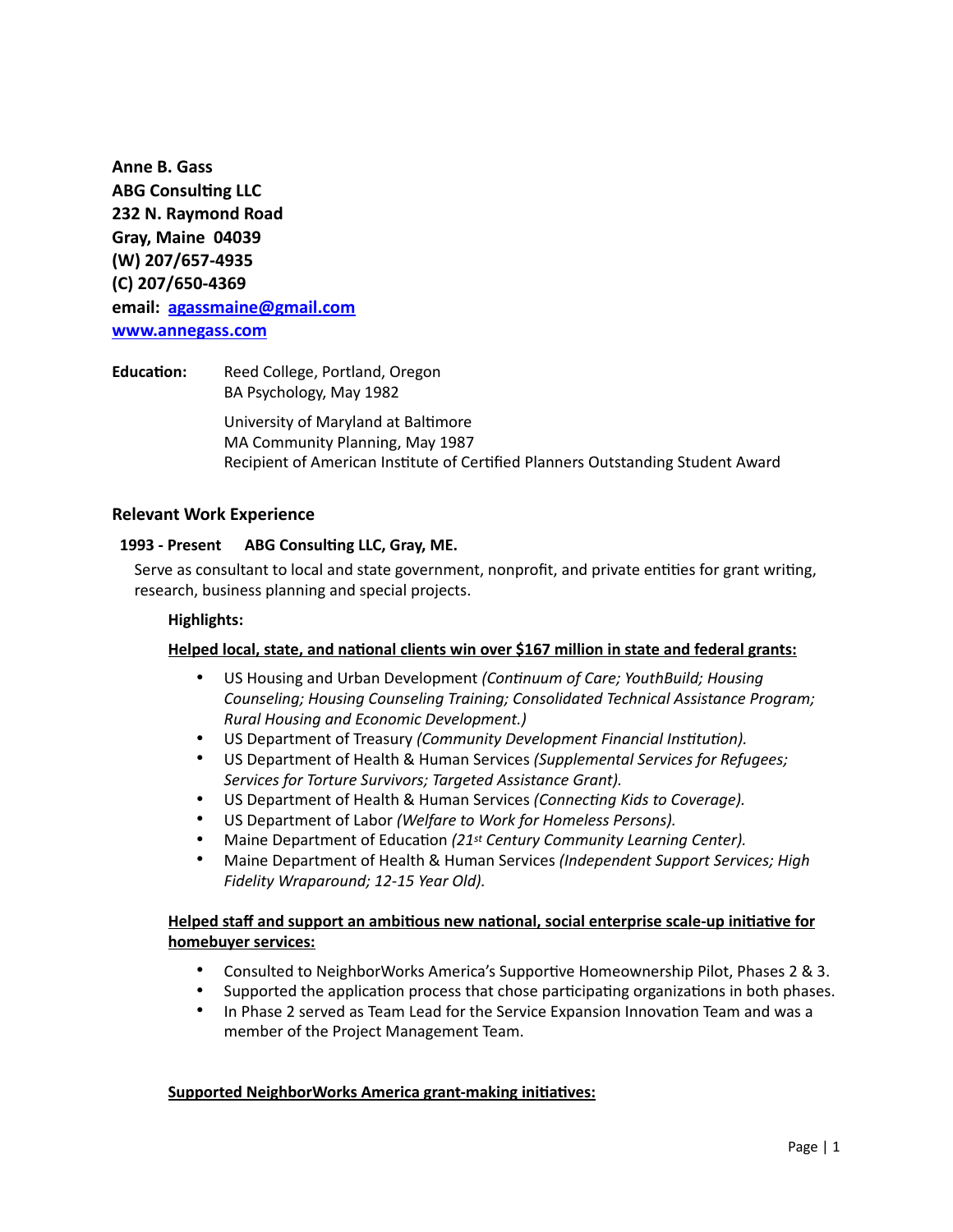- **National Foreclosure Mitigation Counseling Program (NFMC):** In 2007 Congress appropriated funds for foreclosure counseling in response to the national housing crisis, asking NeighborWorks America to manage the program. Worked with key NeighborWorks staff to develop the Funding Announcements, Request for Proposals, Scoring Rubrics, and Scoring Guides for the first three rounds, and helped plan and deliver reviewer trainings. Served as a grant reviewer for NFMC Rounds 4 – 10. To date over \$853 million has been awarded nationally, assisting more than 2.1 million homeowners in all 50 states, the District of Columbia and U.S. territories.
- **Financial Capability Pilot:** Helped write the Application, Guide, and Scoring Rubric for the 2nd and 3rd rounds of this program. Scored the proposals and summarized all reviewers' scores.

## **Helped nonprofits and communities respond to the foreclosure crisis:**

- For national intermediaries Enterprise Community Partners & NeighborWorks® America analyzed state and local government Action Plans and summarized best practices under the Congressionally appropriated \$4 billion Neighborhood Stabilization Program. Coauthored a paper "*[The Challenge of Foreclosed Properties: An Analysis of State and Local](https://www.hudexchange.info/resources/documents/AnalysisOfStateAndLocalPlansToUseNSP.pdf)  [Plans to use the Neighborhood Stabilization Program."](https://www.hudexchange.info/resources/documents/AnalysisOfStateAndLocalPlansToUseNSP.pdf)*
- Researched and wrote 10 case studies on responsible approaches to community stabilization in the wake of the foreclosure crisis, published as *"[Responsible Approaches](https://www.communityprogress.net/responsible-approaches-to-neighborhood-stabilization--case-studies-in-action-resources-93.php?searchType=resource&returnHash=filters%253Da%25253A1%25253A%25257Bi%25253A19%25253Bs%25253A2%25253A%25252269%252522%25253B%25257D%2526options%253Da%25253A11%25253A%25257Bs%25253A9%25253A%252522queryFunc%252522%25253Bs%25253A32%25253A%252522getResultsForResourcesSearchPage%252522%25253Bs%25253A11%25253A%252522enableCache%252522%25253Bb%25253A0%25253Bs%25253A5%25253A%252522limit%252522%25253Bi%25253A9%25253Bs%25253A6%25253A%252522offset%252522%25253Bi%25253A0%25253Bs%25253A10%25253A%252522searchTerm%252522%25253BN%25253Bs%25253A6%25253A%252522pageID%252522%25253Bs%25253A3%25253A%252522235%252522%25253Bs%25253A10%25253A%252522pageOffset%252522%25253Bi%25253A0%25253Bs%25253A13%25253A%252522resultsPerRow%252522%25253Bi%25253A3%25253Bs%25253A14%25253A%252522resultsPerPage%252522%25253Bi%25253A9%25253Bs%25253A9%25253A%252522className%252522%25253Bs%25253A0%25253A%252522%252522%25253Bs%25253A11%25253A%252522resultsSort%252522%25253Bs%25253A9%25253A%252522relevance%252522%25253B%25257D)  [to Neighborhood Stabilization: Case Studies in Action](https://www.communityprogress.net/responsible-approaches-to-neighborhood-stabilization--case-studies-in-action-resources-93.php?searchType=resource&returnHash=filters%253Da%25253A1%25253A%25257Bi%25253A19%25253Bs%25253A2%25253A%25252269%252522%25253B%25257D%2526options%253Da%25253A11%25253A%25257Bs%25253A9%25253A%252522queryFunc%252522%25253Bs%25253A32%25253A%252522getResultsForResourcesSearchPage%252522%25253Bs%25253A11%25253A%252522enableCache%252522%25253Bb%25253A0%25253Bs%25253A5%25253A%252522limit%252522%25253Bi%25253A9%25253Bs%25253A6%25253A%252522offset%252522%25253Bi%25253A0%25253Bs%25253A10%25253A%252522searchTerm%252522%25253BN%25253Bs%25253A6%25253A%252522pageID%252522%25253Bs%25253A3%25253A%252522235%252522%25253Bs%25253A10%25253A%252522pageOffset%252522%25253Bi%25253A0%25253Bs%25253A13%25253A%252522resultsPerRow%252522%25253Bi%25253A3%25253Bs%25253A14%25253A%252522resultsPerPage%252522%25253Bi%25253A9%25253Bs%25253A9%25253A%252522className%252522%25253Bs%25253A0%25253A%252522%252522%25253Bs%25253A11%25253A%252522resultsSort%252522%25253Bs%25253A9%25253A%252522relevance%252522%25253B%25257D)."*
- Under contract with Enterprise Community Partners currently provide Help Desk staffing for HUD's \$4 billion Neighborhood Stabilization Program (NSP), providing guidance to NSP grantees.

#### **Researched and Wrote Papers Relating to Homelessness, Poverty, and Serving At-Risk Youth:**

- Researched rural family homelessness in Maine, analyzed systems gaps, and recommended strategies for improving access to housing and services (for MaineHousing). See *["Home to Stay: Helping Families Avoid or Recover from](http://www.mainehousing.org/docs/default-source/homeless/2009-rural-homelessness.pdf?sfvrsn=8095d015_11)  [Homelessness in Maine's Rural Areas."](http://www.mainehousing.org/docs/default-source/homeless/2009-rural-homelessness.pdf?sfvrsn=8095d015_11)*
- For YouthBuild USA researched and wrote *"[YouthBuild and Habitat for Humanity: A](https://youthbuild.workforcegps.org/resources/2014/08/21/10/12/youthbuild-habitat-for-humanity)  [Guide for Local Collaboration](https://youthbuild.workforcegps.org/resources/2014/08/21/10/12/youthbuild-habitat-for-humanity)"* to help local YouthBuild and Habitat for Humanity programs work together to build affordable housing and serve at-risk youth.

## **Supported Maine Nonprofits and Local Governments in Creating Affordable Housing:**

• From 1994-2004 founded and served as a Consultant to the Maine Housing and Technical Assistance Consortium, created with a grant from HUD's Consolidated Technical Assistance Grant. Wrote the grants, served on the Management Team overseeing grant implementation, and helped coordinate technical assistance for housing and community development.

## **Past Experience**

## **1993. Director, Program Development, Maine State Housing Authority, Augusta, ME.**